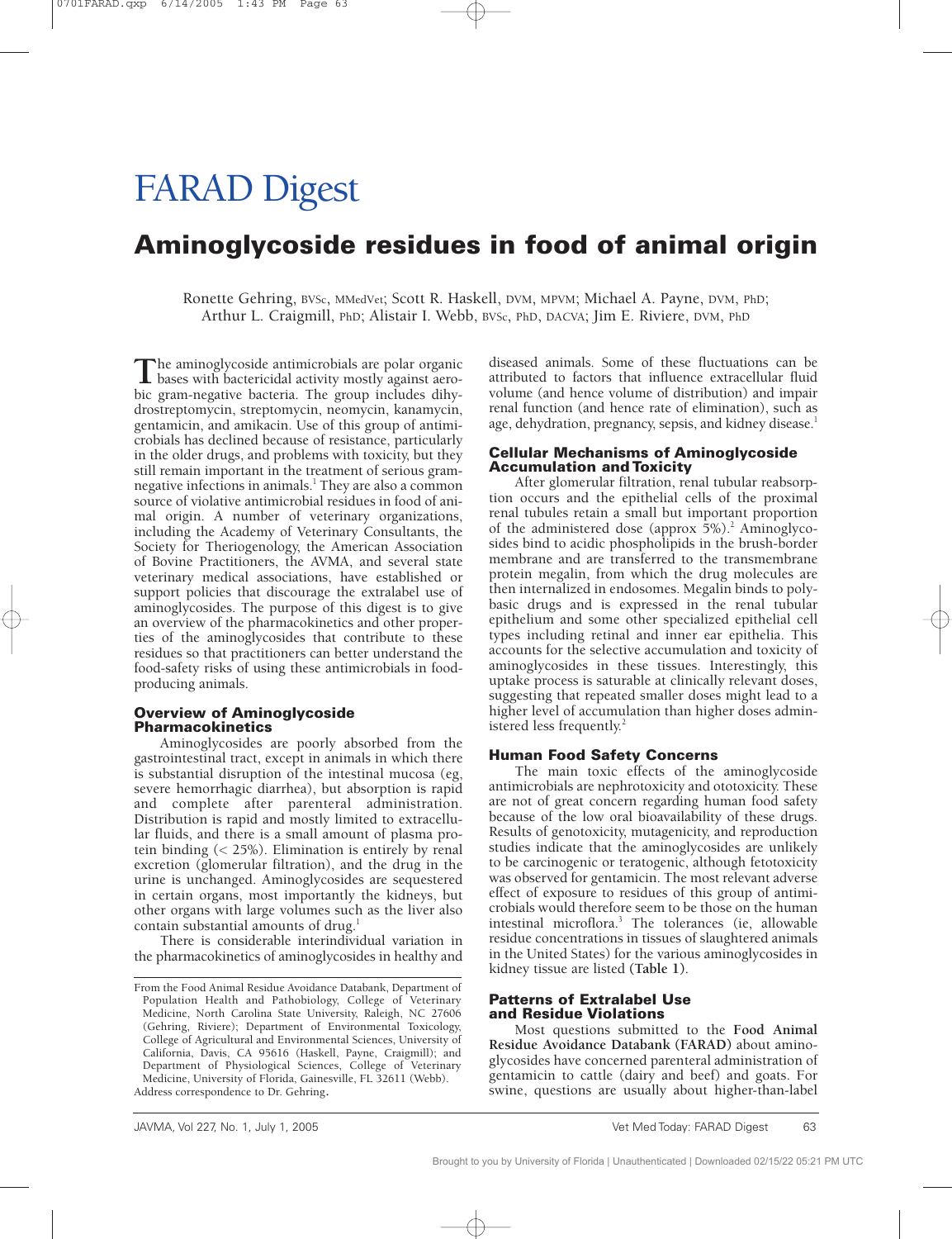| Table 1—Aminoglycoside antimicrobials presently approved for use in food-producing species in the United States. |  |  |  |
|------------------------------------------------------------------------------------------------------------------|--|--|--|
|------------------------------------------------------------------------------------------------------------------|--|--|--|

| Aminoglycoside      | Approved<br>species              | Route of<br>administration | <b>Dose</b>                      | <b>Renal tissue</b><br>tolerance (ppm)* | <b>Withdrawal time</b>            |
|---------------------|----------------------------------|----------------------------|----------------------------------|-----------------------------------------|-----------------------------------|
| Dihydrostreptomycin | Dry dairy<br>cows                | Intramammary               | 1,000 mg                         | 2.0                                     | 60 days (meat)<br>96 hours (milk) |
| Streptomycin        | Calves                           | P <sub>0</sub>             | 33 mg/kg                         | 2.0                                     | 2 days (meat)                     |
| Streptomycin        | Swine                            | P <sub>0</sub>             | 33 mg/kg                         | 2.0                                     | 0 days (meat)                     |
| Streptomycin        | Chickens                         | P <sub>0</sub>             | 33 mg/kg                         | 2.0                                     | 4 days (meat)                     |
| Gentamicin          | Swine                            | P <sub>0</sub>             | $1.1 \text{ mg/kg}$              | 0.4                                     | 3 days (meat)                     |
| Gentamicin          | Swine<br>(up to $3$<br>days old) | IM                         | 5 <sub>mg</sub>                  | 0.4                                     | 40 days (meat)                    |
| Gentamicin          | Swine<br>(up to $3$<br>days old) | P <sub>0</sub>             | 5 <sub>mg</sub>                  | 0.4                                     | 14 days (meat)                    |
| Gentamicin          | Turkeys<br>$(1-3$ days old)      | SC                         | 1 <sub>mg</sub>                  | 0.4                                     | 63 days (meat)                    |
| Gentamicin          | Chickens<br>(1 day old)          | <b>SC</b>                  | 0.2 <sub>mg</sub>                | 0.4                                     | 35 days (meat)                    |
| Gentamicin          | Cattle                           | Topical                    | $0.75$ ma                        | 0.4                                     | 0 days (meat)                     |
| Neomycin            | Cattle<br>(not veal calves)      | P0                         | $22 \,\mathrm{mg/kg}$            | 7.2                                     | 1 day (meat)                      |
| Neomycin            | Goats                            | P <sub>0</sub>             | $22 \text{ mg/kg}$               | 7.2                                     | 3 days (meat)                     |
| Neomycin            | Sheep                            | P <sub>0</sub>             | $22 \,\mathrm{mg/kg}$            | 7.2                                     | 2 days (meat)                     |
| Neomycin            | Swine                            | P <sub>0</sub>             | $22 \frac{\text{mg}}{\text{kg}}$ | 7.2                                     | 3 days (meat)                     |
| Neomycin            | Turkeys                          | P <sub>0</sub>             | $22 \,\mathrm{mg/kg}$            | 7.2                                     | 0 days (meat)                     |
| Apramycin           | Swine                            | P <sub>0</sub>             | $12.5 \text{ mg/kg}$             | 0.1                                     | 28 days (meat)                    |

doses administered orally to animals at ages older than 3 days. Unapproved intramammary formulations and topical administration to wounds are other queries that have been received. There have also been many inquiries for general information, which may reflect a heightened awareness of the regulatory priority afforded to extralabel aminoglycoside use.

The results of the National Residue Program of the Food Safety Inspection Services of the USDA for the year 2000 indicate that in certain groups of food-producing animals (dairy cows, veal calves, roaster pigs, and young chickens), a high proportion of violative antimicrobial residues in meat and other edible tissues (but not milk) can be attributed to aminoglycoside antimicrobials **(Figure 1)**. 4 Because there is only 1 approved product for topical use in adult cattle, these violative residues are most likely the consequence of extralabel drug use.

### **Residue Studies Applicable to Patterns of Extralabel Use in the United States**

Persistence of aminoglycoside residues appears to be variable and dependent on numerous factors such as the formulation used, the dose administered, the dosage interval, and the health and physiologic features of the animal. Unfortunately, there are few residue studies in the published literature that make it possible to determine reliable extralabel **withdrawal intervals (WDIs)**.

**IV, SC, and IM routes**—The published literature supports the observation that aminoglycosides persist in the kidneys, despite relatively rapid disappearance from the plasma and most other edible tissues. Results of many published pharmacokinetic and residue studies<sup>5-8</sup> indicate the continued presence of residue concentrations greater than tolerance limits in the kidneys, particularly the renal cortex, up to the last sampling



Figure 1—Number of violative residues attributed to aminoglycoside antimicrobials (solid bars) and total residue violations (open bars) detected via the Monitoring Plan of the USDA Food Safety and Inspection Service in various classes of food-producing animals during the year 2000.

time, but sampling times are not long enough to fully characterize the elimination of these drugs from the renal tissues. Residues > 400 µg/kg (182 µg/lb) were measured in kidney tissue up to the last day of sampling (80 days) after IM administration of gentamicin to calves at 4 mg/kg (1.8 mg/lb) for 3 days.<sup>3</sup> Dihydrostreptomycin and gentamicin residues were also detected at the injection site for a prolonged period  $(45 \text{ days})$ .<sup>6,9</sup>

Brown et al<sup>10</sup> studied the depletion of gentamicin from the kidneys of sheep by performing serial percutaneous biopsies and detected residues up to the termination of the study at 74 hours after administration (3 mg/kg [1.4 mg/lb], IM, q 12 h, for 10 days). A renal tissue terminal elimination half-life of 59 days was calculated by use of this technique. This would suggest a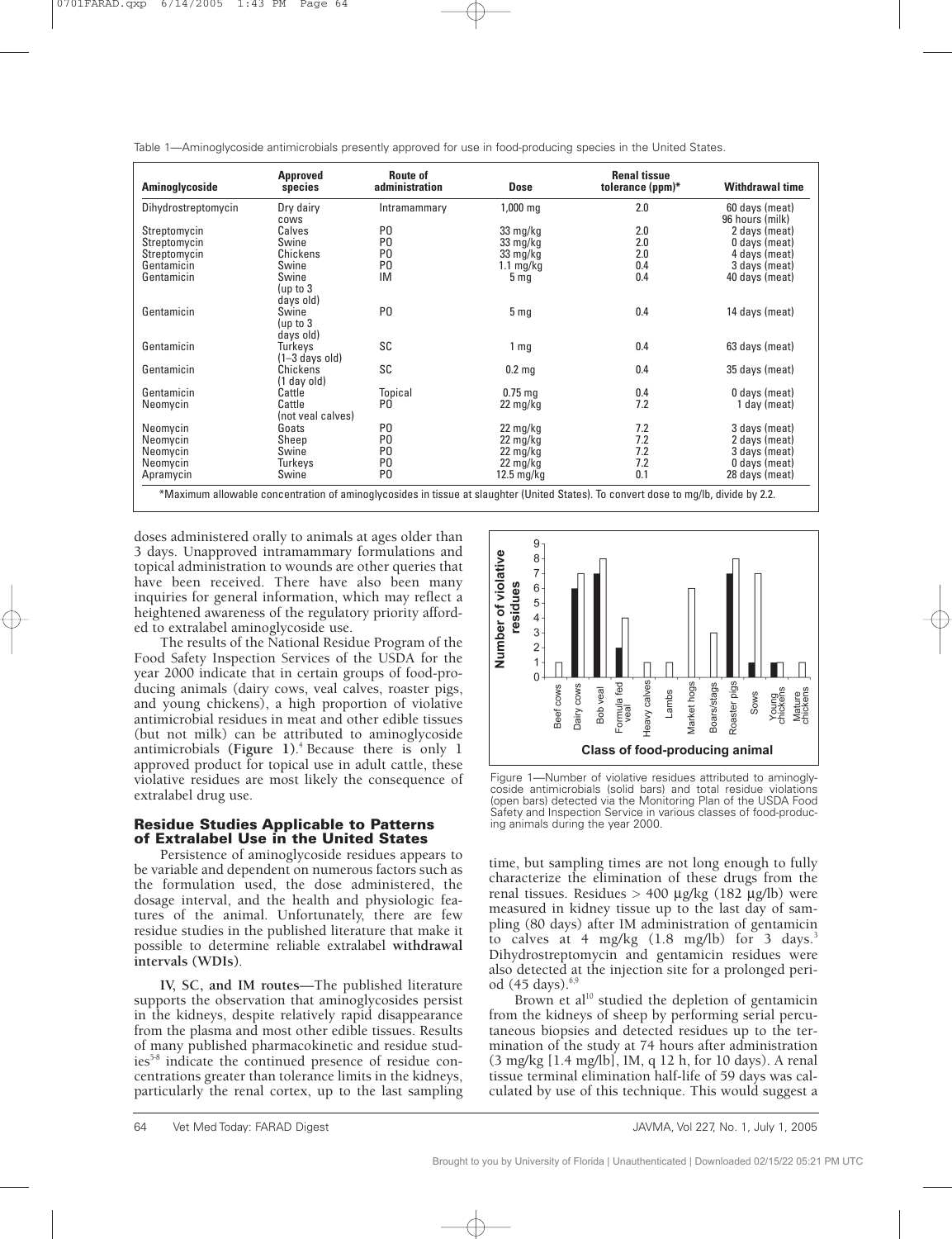WDI of at least 5 months if it were assumed that 5 halflives are required for the concentration of a drug to deplete to concentrations safe for human consumption (approx 97% eliminated). To wait 10 tissue half-lives, and hence allow 99.9% of the drug to be eliminated, would require an even longer WDI of 18 to 19 months. In an unpublished feedlot study,<sup>a</sup> trace amounts of gentamicin were detected for 4 to 5 months in the renal tissues of calves treated with 4 mg of gentamicin/kg once daily, IM, for 3 days.

In a study<sup>6</sup> that investigated the effects of dose on plasma concentrations of gentamicin in sheep, an additional slower elimination phase was identified at the higher doses because the resulting higher plasma concentrations could be detected by the analytic technique. This phase is possibly linked to the slow release of drug from tissue-binding sites. The plasma half-life of the drug during this terminal elimination phase was prolonged, compared with the other phases (between 120 and 160 hours, compared with approx 3 hours). Also, clearance was increased at higher doses, suggesting saturation of renal tubular binding sites and an increase in the fraction of filtered gentamicin eliminated in the urine. Furthermore, a decrease in clearance was detected if a second dose was administered within 21 days of the first. This could be attributed to an increase in the total amount of drug sequestered in the tissues attributable to the availability of binding sites during the second dose administration (as opposed to the saturation of these sites at higher single doses). Release of drug sequestered in the tissues would then contribute to plasma concentrations and prolong the elimination of the drug. This is further supported by the results of other studies<sup>5,6</sup> conducted by the same authors, in which it was found that the half-life of the terminal elimination phase increased significantly if multiple doses were administered to animals and tissue residues increased as the total dose of gentamicin increased but also as the duration of gentamicin administration was increased.

Residues of aminoglycosides were detected in milk after parenteral administration. These residues were detected for variable periods, depending on the dose and the formulation used. For dihydrostreptomycin, 1 study<sup>11</sup> detected residues for 18 hours after administration at 2.25 mg/kg (1 mg/lb), whereas another study<sup>12</sup> detected residues for 30 hours after administration at 2.25 mg/kg once and for 54 hours after 2.25 mg/kg was administered 3 times. The second study<sup>12</sup> used a product that was combined with procaine benzylpenicillin, which may have delayed the absorption of the dihydrostreptomycin from the administration site, although elimination is still faster than for the benzylpenicillin component. Gentamicin residues were detected for 48 to 72 hours after IV administration at 4.4 mg/kg  $(2.0 \text{ mg/lb})^{13}$  and for 48 hours after both IV and IM administration at 5 mg/kg  $(2.3 \text{ mg/lb})$ .<sup>14,15</sup>

**Intrauterine administration**—Assigning appropriate WDIs is problematic after extralabel intrauterine treatment in food-producing animals because a variety of factors (eg, hormonal status, degree of uterine involution, and drug vehicle) may influence drug absorp-

tion into the systemic circulation.<sup>16,17</sup> For intrauterine administration of gentamicin doses of 0.25 to 2.5 g, systemic bioavailability of 30% to 80% has been reported.<sup>16,18,19</sup> Blood and urine concentrations in those experiments suggest the presence of tissue residues, which is consistent with a report of gentamicin kidney residues detected 20 to 30 days after intrauterine administration of only 200 mg.<sup>20</sup> In 2 studies,<sup>12,19</sup> gentamicin milk residues were detected after intrauterine administration for up to 48 hours.

**Intramammary administration**—Milk residues after intramammary administration are highly variable and appear to be dependent on the vehicle, dose, and duration of treatment as well as concurrently administered active ingredients. In various studies, the time required for milk samples to be free of measurable residues varied from 72 hours to > 256 hours for dihydrostreptomycin<sup>21,22</sup>; 120 hours for gentamicin<sup>13,15</sup>; and 84 hours for neomycin.<sup>23</sup> Simultaneous intramammary and parenteral administration of gentamicin results in prolonged residues (approx 228 hours after the last treatment). $^{15}$ 

After intramammary treatment with 100 mg of gentamicin combined with procaine penicillin, residues were less than the US safe concentration of 0.030 µg/mL within 60 hours. When tested, residues were not detected in milk from untreated quarters.<sup>3</sup> Systemic absorption is not expected because of the hydrophilic nature of these drugs, but extensive absorption did occur in cows with experimentally induced coliform mastitis (bioavailability mean  $\pm$  SD, 87.9  $\pm$  15.1%).<sup>13,24</sup>

### **Current FARAD WDI Recommendations After Extralabel Use**

FARAD discourages the extralabel use of aminoglycosides because of the lack of specific residue data coupled with prolonged and variable persistence of aminoglycoside residues in tissues such as the kidney and repeated reports of violative residues even after very long withdrawal periods. If the drug has already been administered to the animal, FARAD will recommend a conservative slaughter WDI of 18 months. This is for all cases of extralabel use in all species after parenteral administration or administration via any route with the potential for systemic absorption, regardless of dose. This does not refer, however, to products approved for parenteral administration when used according to label directions in the approved species, in which case the WDI appears on the label (Table 1). An extended WDI of 1 day is recommended for all topically administered aminoglycosides for which systemic absorption is not expected.

For gentamicin, a milk WDI of 5 days is recommended after parenteral administration at 5 mg/kg every 24 hours and 10 days after intramammary administration in dairy cows. These recommendations are based on the times required for depletion to safe concentrations reported in the literature, which have been doubled as a precautionary measure. Testing may begin earlier to determine whether the cows can reenter the herd. For goats, the recommended milk WDI after parenteral administration of gentamicin is 10